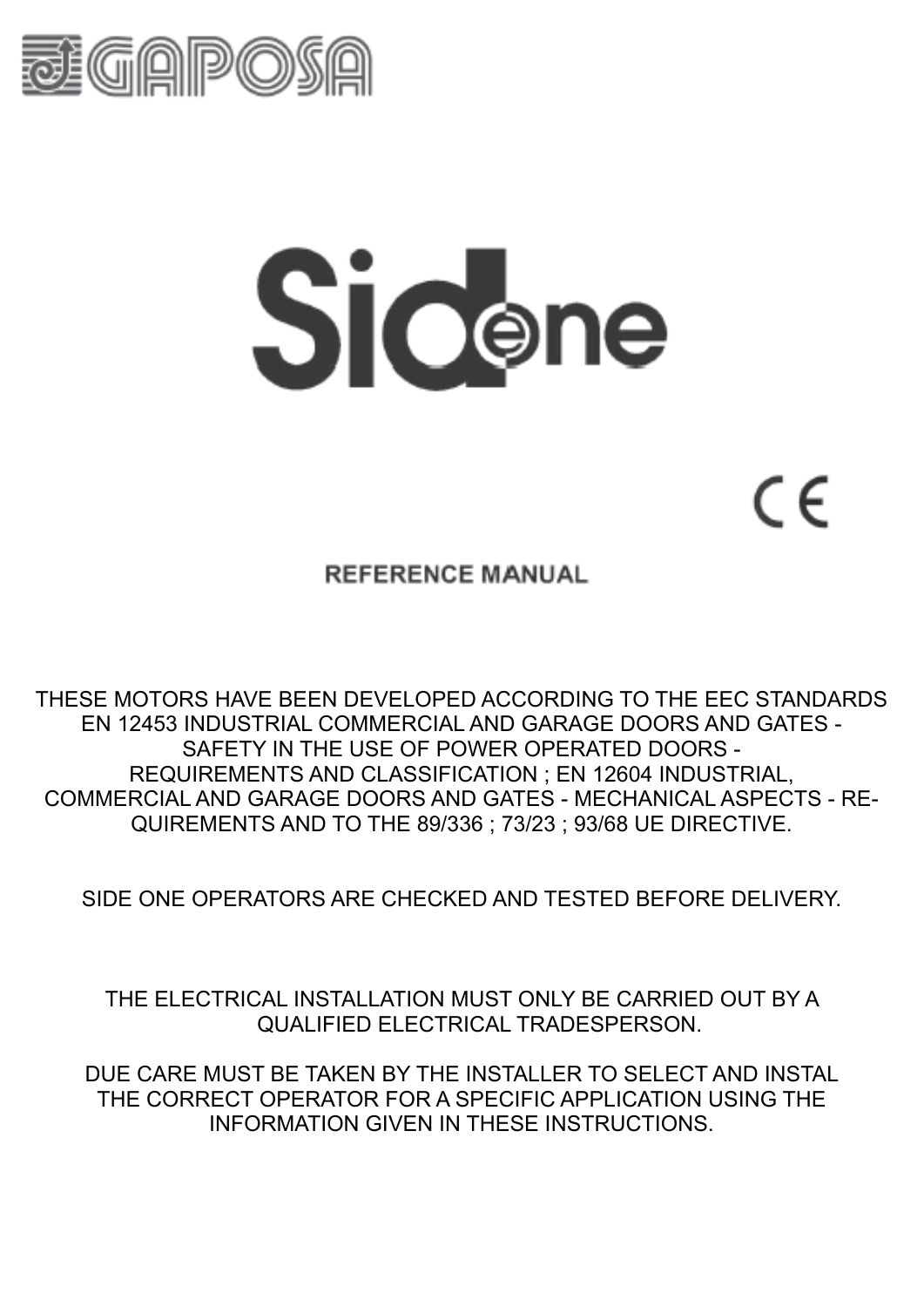# **USER INFORMATION**

SIDE ONE OPERATORS ARE A HOLLOW SHAFT OPERATOR FOR ROLLER

SHUTTER DOORS AND ARE FITTED WITH AN INTEGRAL SAFETY BRAKE.

IF THE GEARS SHEAR OR WEAR EXCESSIVELY THE BRAKE INGAGES AND

LOCKS THE HOLLOW SHAFT PREVENTING THE ROLLER SHUTTER FROM

# FREE FALLING CLOSED.

# FEATURES THE BRAKE LOCKS INDEPENDENTLY OF GEAR RATIO AND SPEED OR

THE ANGLE OF MOTOR INSTALLATION AND INDEPENDENT OF ANY

VIBRATION.

Technical data

|                           |       | LP 250      | LP 250     | LP 400     |         |                       |
|---------------------------|-------|-------------|------------|------------|---------|-----------------------|
|                           |       | singlephase |            |            | LP 550  | LP650                 |
| Torque                    | Nm    | 250         | 250        | 400        | 550     | 650                   |
| Output speed              | min-1 | $12 \,$     | 12         | 11         | 11      | 11                    |
| Motor power               | KW    | 0,75        | 0,55       |            | 1.2     | 1,5                   |
| Working voltage           | ۷     | 230         | 230/400    | 230/400    | 230/400 | 230/400               |
| Frequency                 | Hz    | 50          | 50         | 50         | 50      | 50                    |
| Control unit voltage      | ۷     | 230/24      | 230/24     | 230/24     | 230/24  | 230/24                |
| Absorption                | A     | 6           | 4/2,2      | 4,5/3      | 7/4     | 7,5/5                 |
| Duty rating               | ED    | S3-30%      | S3-60%     | S3-60%     | S3-50%  | S3-50%                |
| Limit switches max, turns | N.    | 10          | 10         | 10         | 10      | 10                    |
| Working Temperature       |       | -5°C/+40°C  | -5°C/+40°C | -5°C/+40°C |         | -5°C/+40°C -5°C/+40°C |
| Noise                     | dB    | < 70        | <70        | <70        | < 70    | <70                   |
| Protection rate           | IP    | 54          | 54         | 54         | 54      | 54                    |
| Weight                    | kg    | 16          | 15         | 28.        | 30      | 32                    |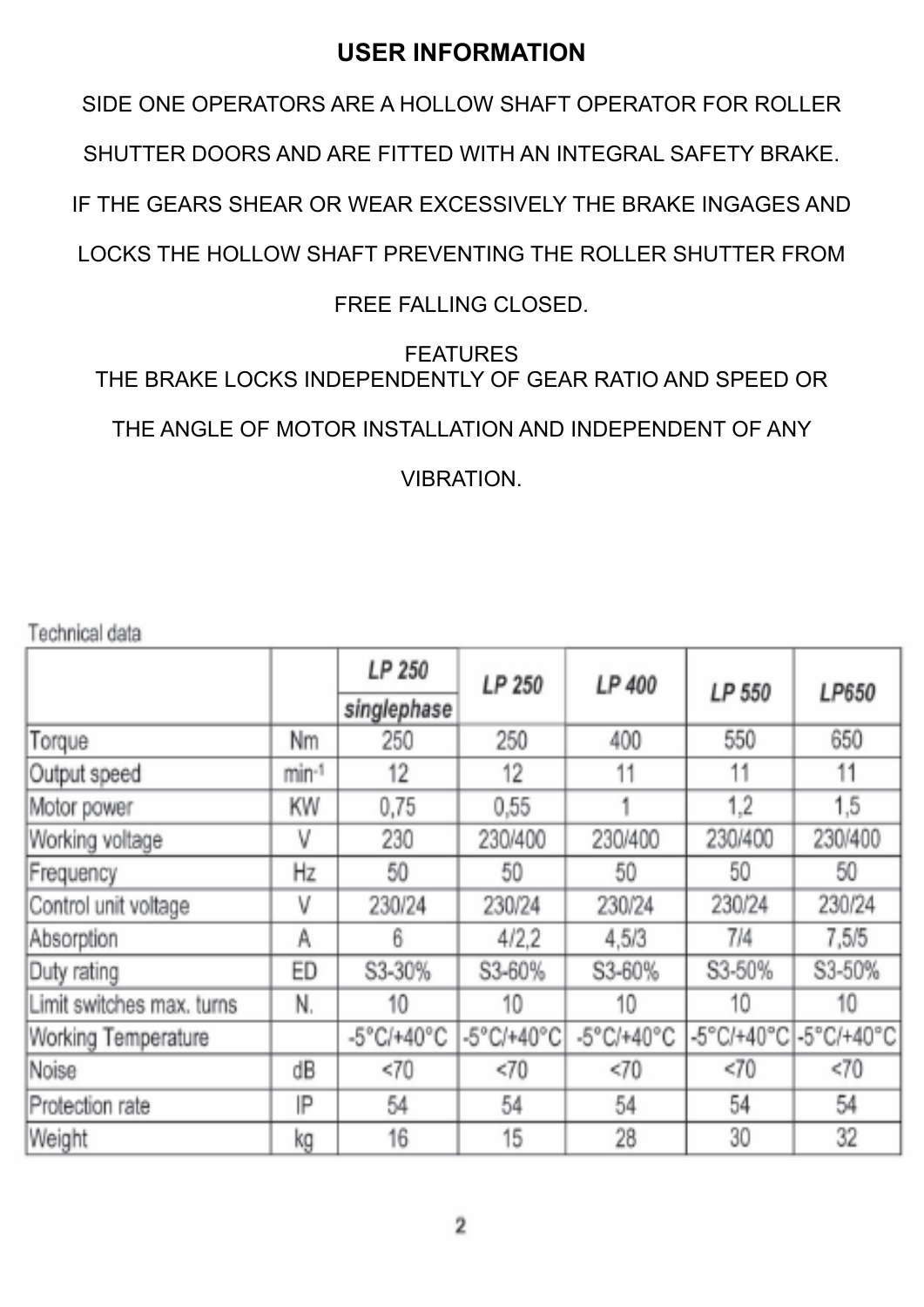## **INSTALLATION**

SidOne, can be installed even in restricted spaces,

If despite the small size of the unit, the space available is still insufficient, an optional chain drive kit is available to drive the rolling shutter with the gearmotor installed remotely (see ACCESSORIES).

The drawing below shows the overall dimensions of the SidOne and the base-plate sizes.

Please consider the following min. space required for an easy installation and maintenance of the motor:

- at least 350mm over the shaft end
- at least 450mm between the motor bracket and the roof
- at least 220mm between the middle of the shaft and the lintel

When fastening to the wall the bracket of the SidOne to one side, and the bracket of the safety brake to the other one, always allow for the difference in height to ensure that the rolling shaft is installed perfectly horizontal.

ATTENTION: The brackets must be fastened very carefully to the wall, keeping in mind both the stresses to which they are subjected (these stresses are caused by the weight of the rolling shutter, the tube, the gearmotor, the safety brake and by the torque that this weight, together with the friction, produces when the rolling shutter runs). If this requirements is not respected, it could cause an extremely dangerous situation, and GAPOSA will not be held responsible in any case.

# **MANUAL OVERRIDE**

If a black-out occurs and You need to manually operate the shutter You should first check which manual device is Your SidOne equipped with:

1. handle

2. manual operation by chain (option)

and according to the device You have, proceed as follows:

ATTENTION: before manually operate the shutter, disconnect the main power supply. This provision must be followed even if the manual operation is equipped with an electrical safety. Remember to re-connect the power supply after the emergency operation.

1.: To manually operate the shutter by means of the handle proceed as follows:

insert the handle into the back of the motor and turn it till it gets the motor shaft;

#### N.B.: While introducing it, a safety micro will stop the power supply;

turn the handle clockwise to open the shutter.

- anticlockwise to close it.
- once the manual operation is over, put the
- handle in its own place.



2.: To manually operate the shutter by means of the emergency operation by chain:

- pull the chain and simultaneously the red knob until the engagement of the emergency operation is done and the safety micro has stopped the power supply.

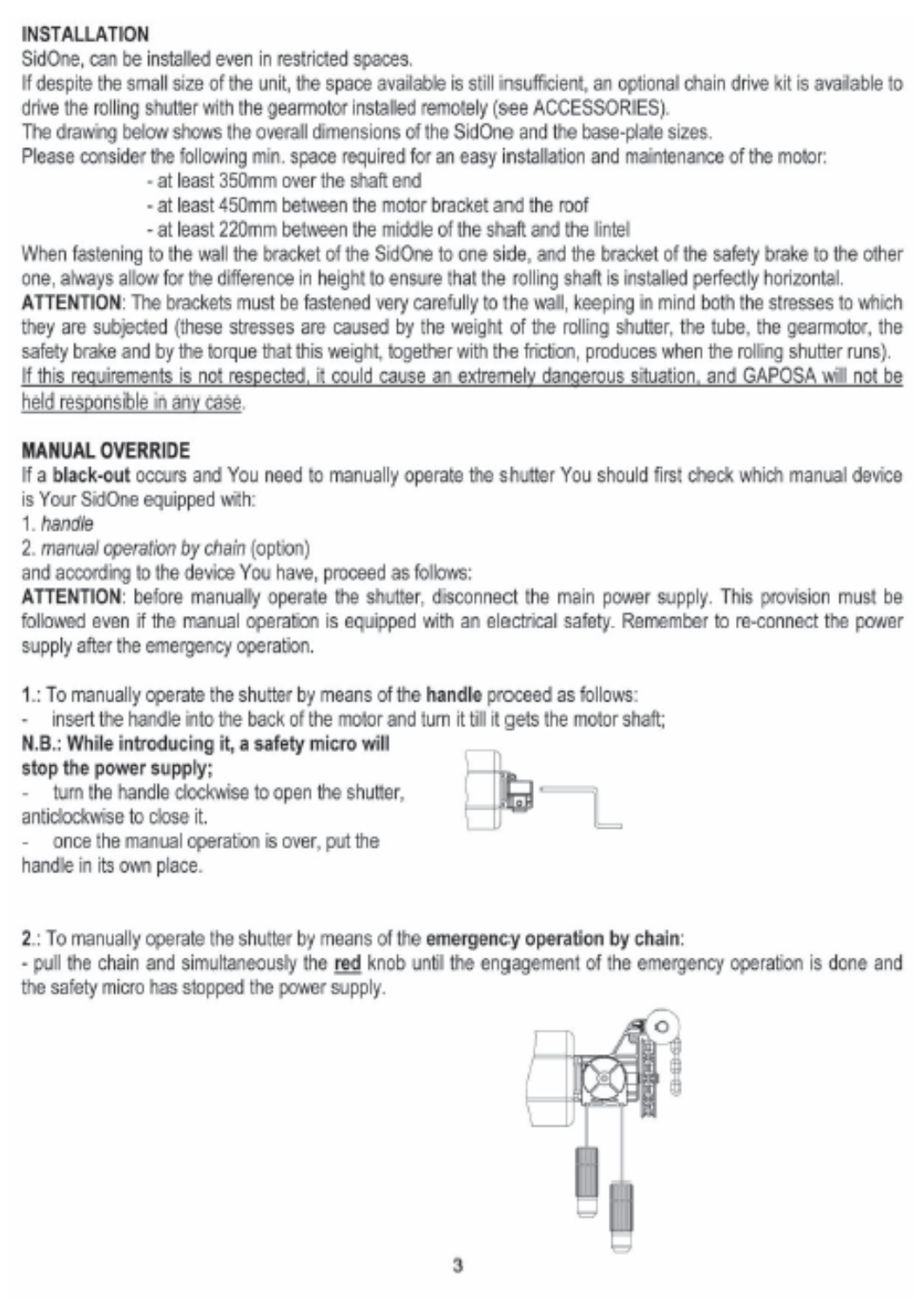## **INSTALLATION**

MANUALLY RAISE OR LOWER THE SHUTTER DOOR WITH THE HAND CHAIN. ONCE FINISHED USING THE HAND CHAIN PULL THE GREEN KNOB DOWN TO RE-INSTATE POW-ER TO THE UNIT.

## ATTENTION !

WHEN OPERATING THE DOOR MANUALLY BY THE HAND CHAIN THE DOOR SHOULD NOT BE DRIVEN PAST THE DOOR LIMITS. DOING SO MAY ACTIVATE THE SAFETY LIMITS AND STOP THE DOOR WORKING ELECTRICALLY. A TECHNICATION WILL HAVE TO RESET THE SAFETY SWITCH-ES.

## **SETTING LIMIT SWITCHES**

WHEN INSTALLING A SIDE ONE OPERATOR WITH A QC6 CONTROL PANEL ENSURE THE CON-TROL PANEL IS IN DEADMAN CONTROL. (REMOVE AUTO LINKS FROM THE CONTROLLER)

STANDARD SIDE ONE OPERATORS HAVE 4 LIMIT CAMS , UP, DOWN, SAFETY UP, SAFETY DOWN. USE THE 3 MICRO SWITCHES BESIDE THE CAMS TO DRIVE THE DOOR UP, DOWN AND TO STOP THE DOOR TO SET THE LIMITS.

**IMPORTANT : CHECK CORRECT MOTOR ROTATION BEFORE ADJUSTING LIMITS DOWN LIMIT** 

CLOSE THE DOOR AND STOP IT BEFORE IT REACHES THE FULLY CLOSED POSITION. WITH A M5 ALLEN KEY UNLOCK SCREW A AND MOVE THE CAM AROUND TILL IT HITS THE LIMIT SWITCH PIN AND RETIGHTEN.

ADJUST SCREW B FOR FINE ADJUSTMENT OF THE DOWN LIMIT. RUN THE DOOR UP CLEAR OF THE LIMIT, ADJUSTING SCREW B TILL THE CORRECT DOWN POSITION IS SET.

#### **SAFETY DOWN LIMIT**

WITH THE DOOR ON THE DOWN LIMIT ADJUST THE SAFETY DOWN CAM AROUND TILL IT CLOSES THE DOOR 50MM PAST THE DOWN LIMIT. THE SAFETY LIMIT SWITCH STOPS THE DOOR IF THE PHASES HAVE BEEN RE-VERSED.

#### **UP LIMIT**

OPEN THE DOOR AND STOP THE DOOR BE-FORE IT REACHES THE FULLY OPEN POSI-TION. ADJUST CAM AS FOR THE DOWN LIMIT, UNTIL THE CORRECT OPEN POSITION IS SET.

#### **SAFETY UP LIMIT**

WITH THE DOOR ON THE UP LIMIT ADJUST THE SAFETY UP CAM AROUND TILL IT OPENS THE DOOR 50MM PAST THE UP LIMIT.



*LP400T* **LP550T LP650T**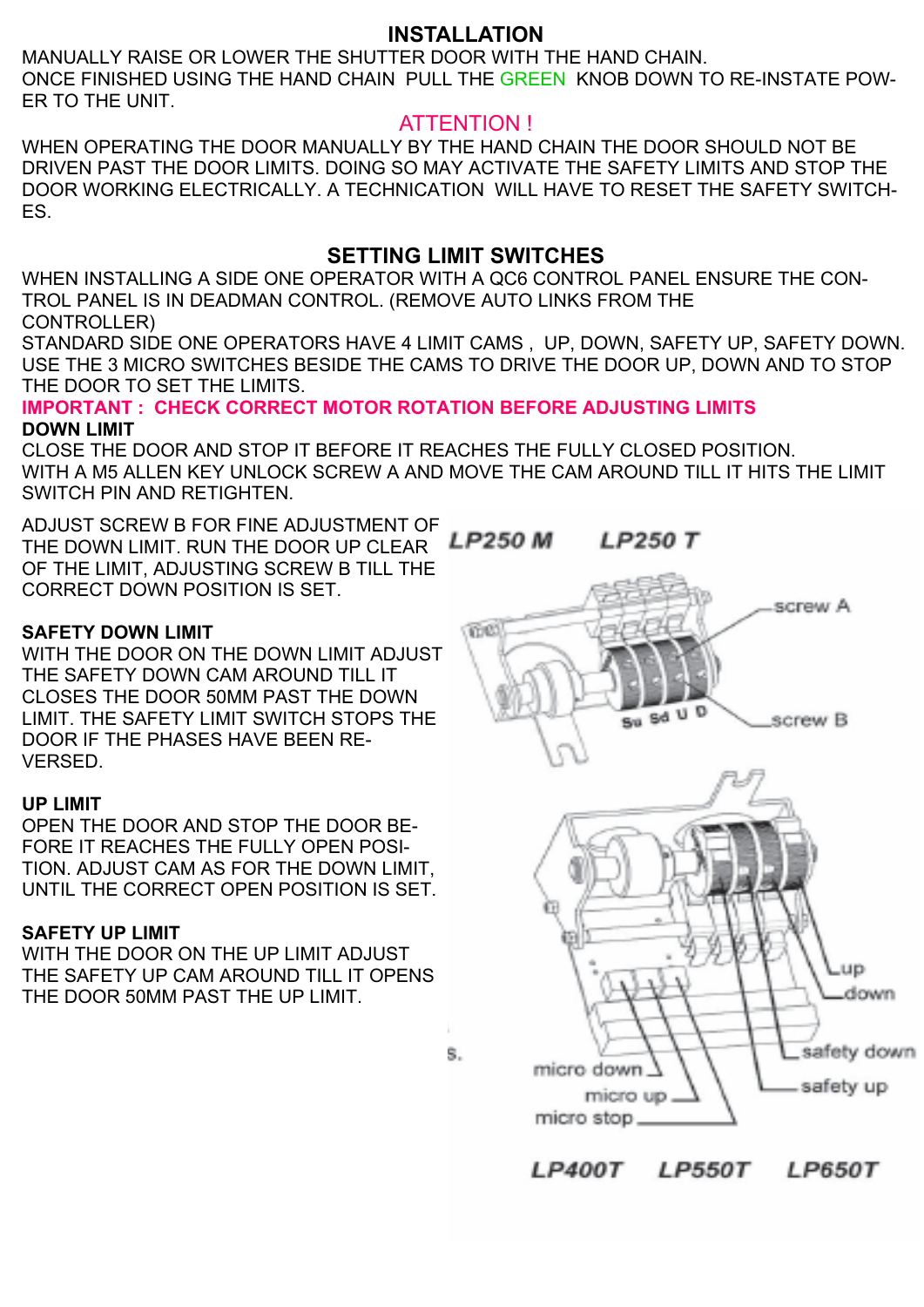# ELECTRICAL CONNECTION

# **IMPORTANT SAFETY REGULATIONS to be respected:**

1. SidOne must be installed in compliance with all the electrical system and safety regulations in force.

2. A regular magnetothermic switch must be installed upline from the power supply circuit (16A onnipolar device, minimum opening contacts = at least 3mm). The switch must be opened every time the gearmotor and its control unit must be accessed.

3. The connection to the power mains must be performed by qualified technicians able to work in compliance with the requiations. Check that the mains voltage supplied to the system corresponds to the voltage that SidOne requires. Also check that the line has an adequate cross section and is equipped with a ground wire.

If the above mentioned requirements are not respected. GAPOSA is not responsible and it is considered to be a negligent use of the product.

SidOne is complete with a newly developed control panel (QC6), whose functions can be extended.

# QC6 electromechanical control unit

It is a newly conceived control unit container in a ABS IP55 box.

- Power cable (line 400V)= section 1,5mm x 3 + ground ٠
- Low tension cables (24V AC)= section 0,50mm x 8 ۰

are already connected and both are provided with plug-in terminals.

For this reason, the connection to the motor or any maintenance/replacement will be extremely simple and rapid and the risk of a wrong connection is avoided.

ATTENTION: during installation or any successive maintenance the polarity of the threephase supply must be checked.

The control panel electrical connection to the motor, in case for packaging reasons it has not been already done, must be accomplished as follows:

- a) Open the limit switch cover (locked by 3 screws) and remove the two free jumpers you find under the buckle (those not free belong to the motor and to the manual override safety micro).
- b) Insert the two terminals (the one is for the power supply, the other is for the low tension) in their respective places.
- c) Check the wires truck, then insert the buckle you find on them in their respective places and fasten the wires by means of the jumpers previously removed.
- d) Close the limit switch cover.

# CONTROL UNIT POWER SUPPLY

In order to supply the control unit with power- in case the plug-in cable is not available (option) - the power cable must be connected in L1 L2 L3 and the ground line according to fig.Y and it is necessary to check that SidOne turns in the right direction (the door opens by pushing the UP button); otherwise invert the threephase power cable - L1 instead of L2 - on the terminal box (fig.Y).

ATTENTION: when you connect the power cable or you inverse the phases, check that the other cables remain connected in their respective terminals.

ATTENTION: for a right grounding the control is provided with a threaded column that requires a terminal with eye (Ø4mm).

Connection of low voltage accessories:

- Connect the pushbutton to the terminal board "comandi X1":
	- \*3-4=stop \*5-6-7=down-up

IMPORTANT: the momentary control requires a 3 buttons switch (UP-Stop-DOWN)

For an emergency STOP pushbutton use the terminals:

- \* 1-2= emergency stop
- Connect the safety beams and/or safety edge to the terminal board "comandi X1":
- \* 8-9=NC \* 10-11= 24V
- Select the different control modality dead-man control/momentary control on the terminal board "settings X2", as follows: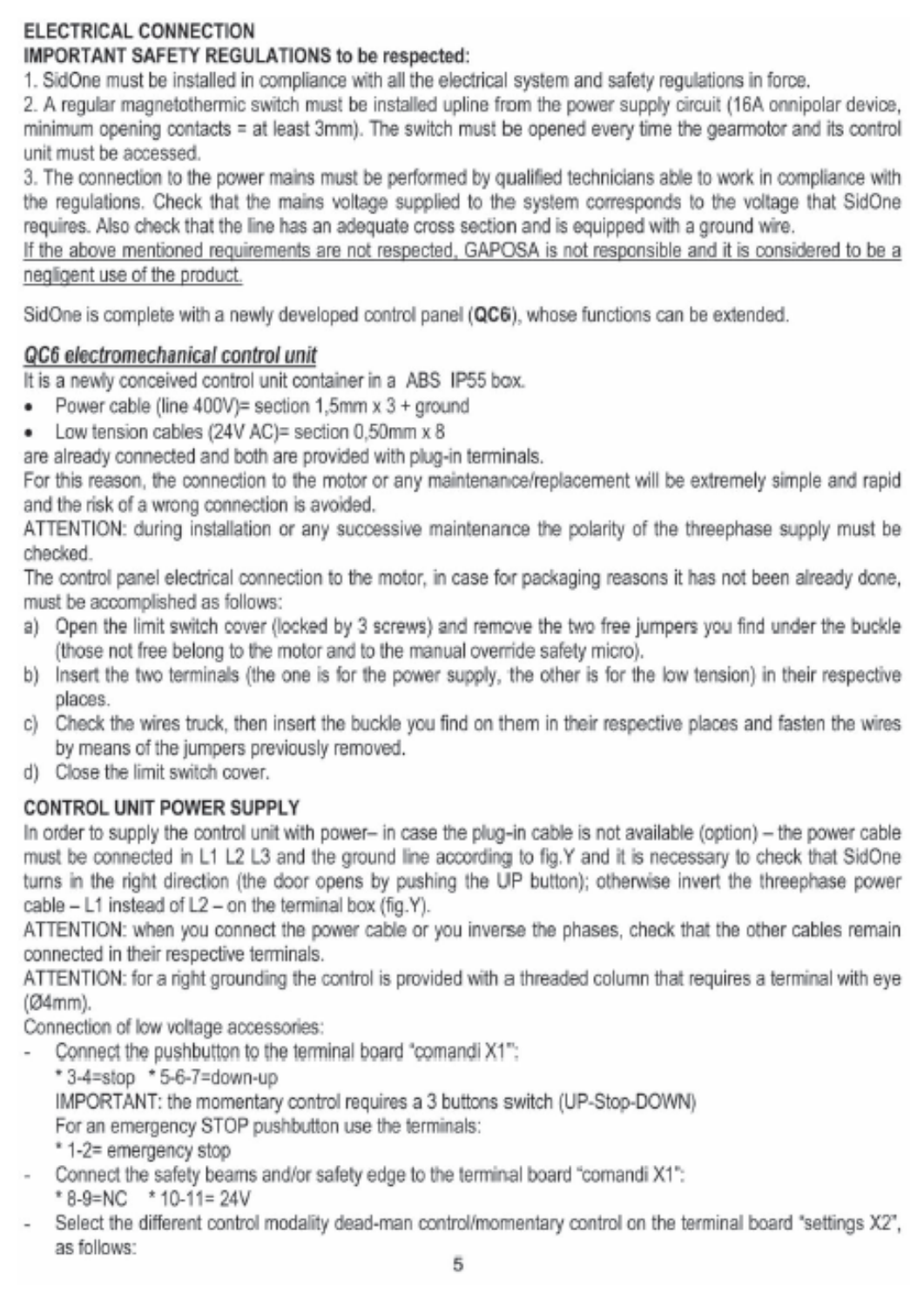#### 12 - 13. DEADMAN CLOSE - NO LINK **AUTO - WITH LINK.**

#### 14 - 15. DEADMAN OPEN - NO LINK **AUTO OPEN - WITH LINK.**



## **CAUTION**

- For further explainations or any doubt occured reading this manual, contact authorized service centres or GAPOSA directly.
- SidOne must be only used for the field of application for which it has beed created. Any other use is considered improper and therefore dangerous.
- Any rapair of the SidOne motor must be performed by GAPOSA Srl.
- Any attempt to repair SidOne in case of failure by means of improper equipment and/or non original spare parts, may impair the reliability anf thus the safety of the installation.

GAPOSA Srl disclaims any responsibility for damages caused by a wrong installation - in particular in case safety regulations are disregarded - or by an improper use of the motor.

Note: GAPOSA reserves the right to update the technical data contained in this publication at any time without notice.

It is strictly forbidden to make any reproduction, even if partial, without GAPOSA acknowledgment.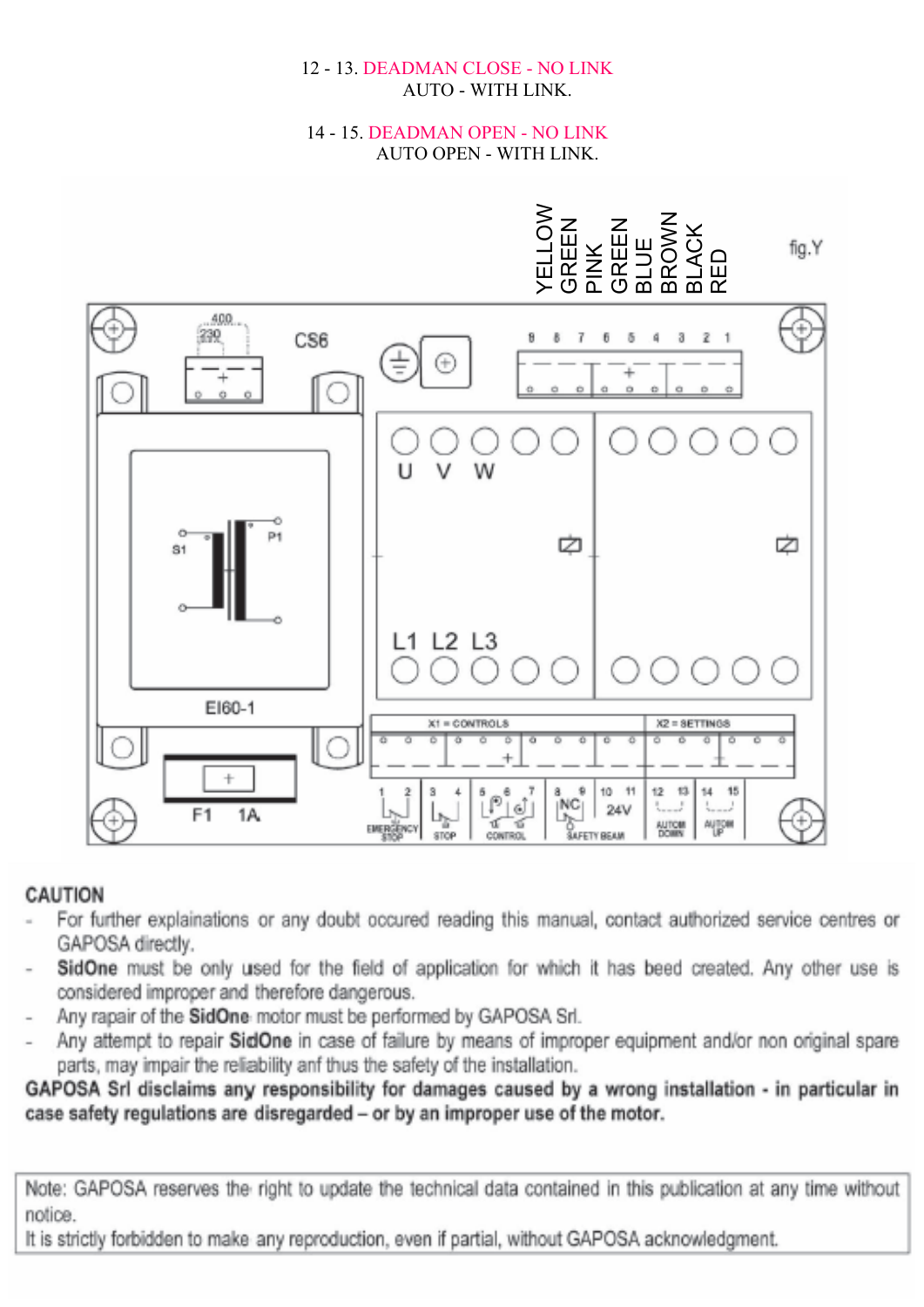# Dimensions

LP 250M LP250T